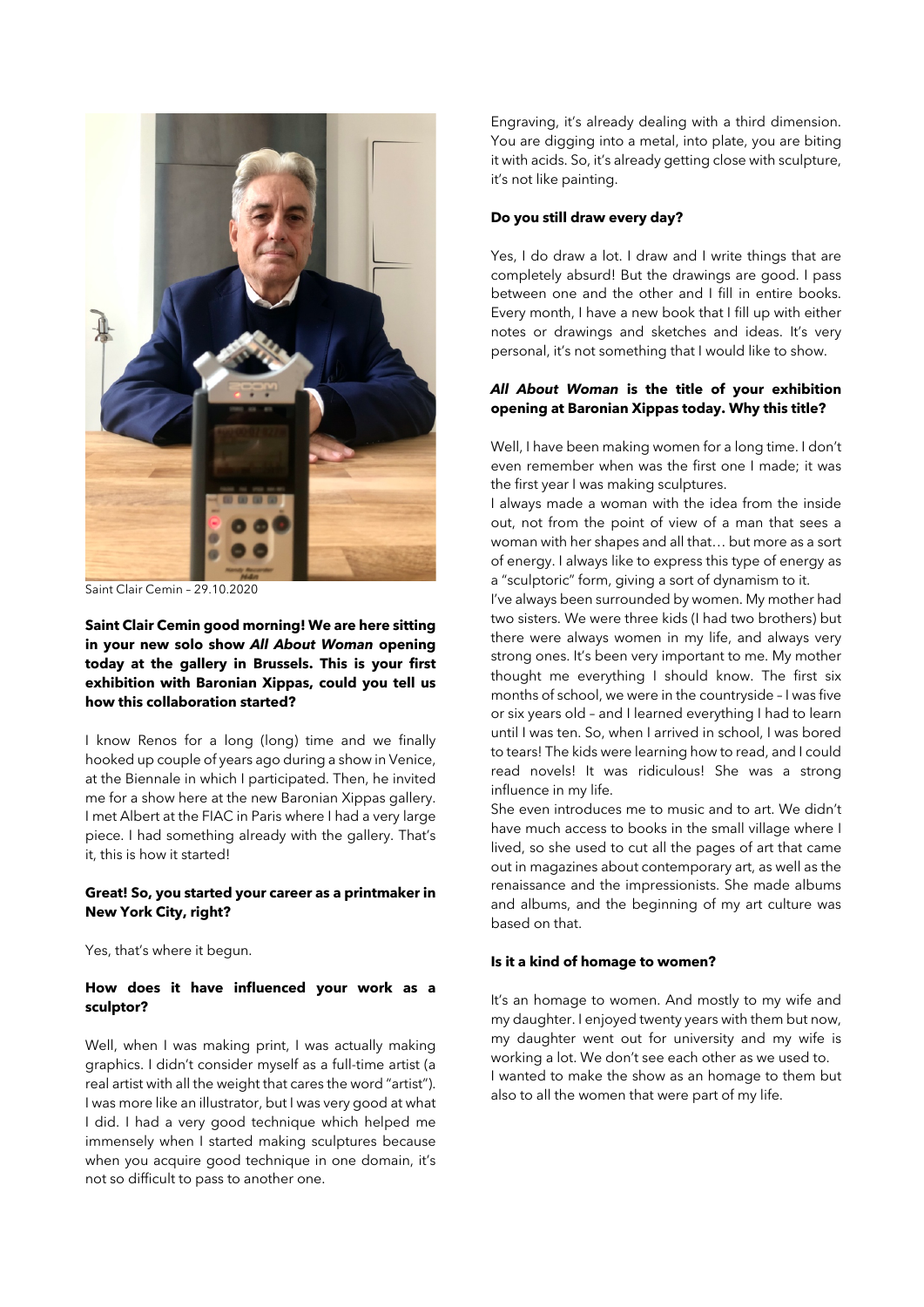#### **It's a kind of a special one then?**

Yes, definitely! I also made pieces that were abstract women like *La Femme Moderne* (*The Modern Woman*), another one is *La Femme Escalier*.

I had a teacher when I was thirteen, and she was huge. She was a very tall woman, very beautiful but she was two meters. She was a tall (tall) person but the amazing thing about her was her love for mathematics. She was so enthusiastic that she transmitted it like a bug! We were all the students in the class feeling we were mathematicians because of her influence. This type of influence is important because it's so emotional. So, I made an homage to her and to all of those women who were enthusiastic teachers. They teach you; they bring you to another level of – not only of understanding – but also of enthusiasm for learning.

## **What would be the three words that defines your exhibition?**

Monument because they're monumental.

The second is the soul because I've been dealing with this problematic of the soul for a long time. I tried to figure that out in my work all the time.

The other one is the self: "what is to be oneself?". When I'm dealing with the woman, it is not the woman from what I see from the outside, it is the self from what she feels. It is a mystery to me, I'm not a woman but I'm enough of a human being to know that there is a mystery in being that. There is a mystery of being a woman to the woman. That is the most mysterious thing is "what is to oneself?". I think men know much more about women that they know about themselves and vice versa, because we are much more mysterious to ourselves. We don't know how closed we are.

# **Regarding the more technical aspect of the exhibition, we can see here that you work with marble, with steel, with bronze, different material for a similar approach. How did you choose?**

I have made a whole collection of small pieces that is the entire life of Oedipus. I made it in bronze. I had a conversation many years ago (before I started making stainless steel) with Jeff Koens about stainless steel. He was telling me that bronze is like paper, it takes in, it absorbs energy, it takes your attention, and it does not give anything. The stainless steel really gives and push away all the reflection, it sends you all the reflection. It made me curious and few years later, I started working myself with the stainless steel.

Indeed, it's a fantastic material and it's like a mirror! Mostly when I achieved the polish and the metal to the most degreed, it's perfectly a mirror. It becomes darker because it reflects shadows. When it's not as polished, the shadow is not well reflected, and everything is kind of silvery. But when it's polished like a mirror, it acquires a new profound, a new depth. It's an incredible material. So, I decided to make those pieces and seeing it in the gallery is very interesting. They are very small but there are very powerful. They have the energy of a bullet: they're strong and small.

There are two pieces that I've made in gold platted. I wanted to imitate the perfect gold plated that was done in 1800. It was forbidden subsequently because of the mercury, so they used to sculpt vermeil. So, with the gold plating house, we made some trials and I finally got the right way of doing it. Those two pieces that I have they look exactly like vermeil; they look like they were made in that ancient method and I'm very happy with them too.

One piece I got it carved in onyx. It's called Simone. It could be Simone de Beauvoir, Simone Signoret… there is many very interesting Simone. It's one of them.

# **I've read that it is important for you that people can relate to your art. How do you think the work engage with the public?**

Through the form, the material and of course the theme. Sometimes there is a story. My stories are always very simple and sometimes, they're very contradictory. I used to make furniture that you couldn't possibly use. There was a lot of tension on the stories and telling.

…But mostly through the form. I think people are engaged by the form like they're engaged by music. It's as simple as that. I think about my pieces as character in a play. I take a lot from literature and I want them to be potful, pathetic, winners and losers at the same time, all of those things that a character could be. This is how we tell stories.

# **You're talking about characters but the gallery Baronian Xippas is preparing a group show about editions for this December and two pieces of you will be presented: one print, one sculpture. Both representing donkeys. Could you tell us more about these pieces?**

It is donkeys carrying books called *El Sabio*, the wise one. My intellectual mentor in my hometown was the father of my best friend. We became also great friends. I would spend a long time with Gilberto. At that time, he was in his fifties and I was a teenager, and he thought me about philosophy. He was a genius he knew everything! He was also a farmer and when he was on the road, he always came on a horse with behind him a donkey with two huge bags filled with his books that he was reading and researching at that moment. So, he brought his donkeys carrying his library. For this show, I